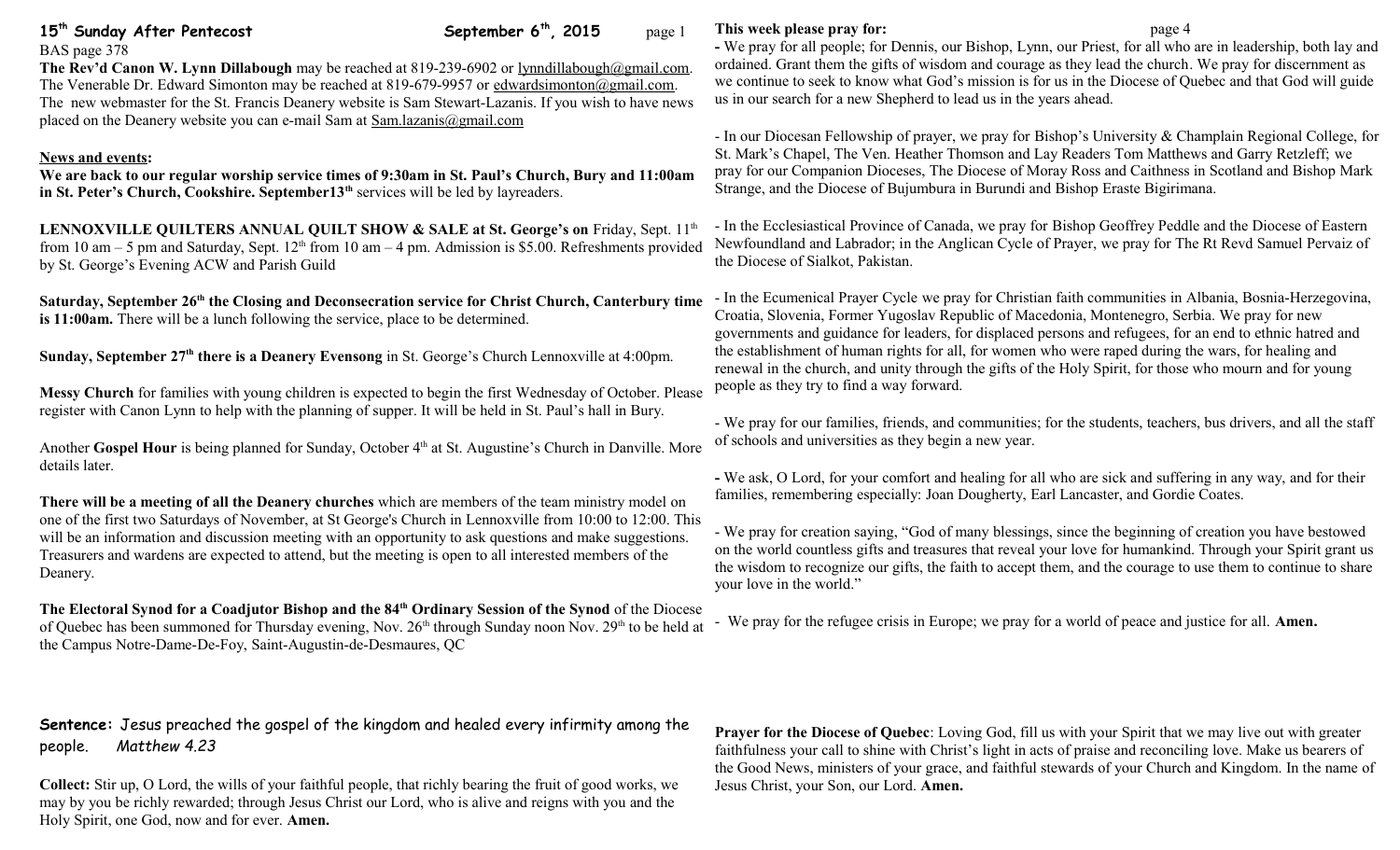**A Reading from the Book of Proverbs…**<sup>20</sup>Wisdom cries out in the street; in the squares she raises her voice. <sup>21</sup>At the busiest corner she cries out; at the entrance of the city gates she speaks: <sup>22</sup>"How long, O simple ones, will you love being simple? How long will scoffers delight in their scoffing and fools hate knowledge? <sup>23</sup>Give heed to my reproof; I will pour out my thoughts to you; I will make my words known to you. <sup>24</sup>Because I have called and you refused, have stretched out my hand and no one heeded, <sup>25</sup>and because you have ignored all my counsel and would have none of my reproof, <sup>26</sup>I also will laugh at your calamity; I will mock when panic strikes you,  $^{27}$  when panic strikes you like a storm, and your calamity comes like a whirlwind, when distress and anguish come upon you. <sup>28</sup>Then they will call upon me, but I will not answer; they will seek me diligently, but will not find me. <sup>29</sup>Because they hated knowledge and did not choose the fear of the Lord, <sup>30</sup>would have none of my counsel, and despised all my reproof,  $31$ <sup>1</sup>therefore they shall eat the fruit of their way and be sated with their own devices.  $32$ For waywardness kills the simple, and the complacency of fools destroys them; <sup>33</sup>but those who listen to me will be secure and will live at ease, without dread of disaster." *Proverbs 1:20-33*

## **Psalm 19 page 725**

**A Reading from the Letter of James…**Not many of you should become teachers, my brothers and sisters, for you know that we who teach will be judged with greater strictness.<sup>2</sup>For all of us make many mistakes. Anyone who makes no mistakes in speaking is perfect, able to keep the whole body in check with a bridle.<sup>3</sup>If we put bits into the mouths of horses to make them obey us, we guide their whole bodies.<sup>4</sup>Or look at ships: though they are so large that it takes strong winds to drive them, yet they are guided by a very small rudder wherever the will of the pilot directs.<sup>5</sup>So also the tongue is a small member, yet it boasts of great exploits. How great a forest is set ablaze by a small fire! <sup>6</sup>And the tongue is a fire. The tongue is placed among our members as a world of iniquity; it stains the whole body, sets on fire the cycle of nature, and is itself set on fire by hell.<sup>7</sup>For every species of beast and bird, of reptile and sea creature, can be tamed and has been tamed by the human species,<sup>8</sup>but no one can tame the tongue—a restless evil, full of deadly poison.<sup>9</sup>With it we bless the Lord and Father, and with it we curse those who are made in the likeness of God.<sup>10</sup>From the same mouth come blessing and cursing. My brothers and sisters, this ought not to be so.<sup>11</sup>Does a spring pour forth from the same opening both fresh and brackish water? <sup>12</sup>Can a fig tree, my brothers and sisters, yield olives, or a grapevine figs? No more can salt water yield fresh. *James 3:1-12*

**The Holy Gospel of our Lord Jesus Christ according to Mark…**<sup>27</sup>Jesus went on with his disciples to the villages of Caesarea Philippi; and on the way he asked his disciples, "Who do people say that I am?"<sup>28</sup>And they answered him, "John the Baptist; and others, Elijah; and still others, one of the prophets."<sup>29</sup>He asked them, "But who do you say that I am?" Peter answered him, "You are the Messiah."<sup>30</sup>And he sternly ordered them not to tell anyone about him. <sup>31</sup>Then he began to teach them that the Son of Man must undergo great suffering, and be rejected by the elders, the chief priests, and the scribes, and be killed, and after three days rise again.<sup>32</sup>He said all this quite openly. And Peter took him aside and began to rebuke him.<sup>33</sup>But turning and looking at his disciples, he rebuked Peter and said, "Get behind me, Satan! For you are setting your mind not on divine things but on human things." <sup>34</sup>He called the crowd with his disciples, and said to them, "If any want to become my followers, let them deny themselves and take up their cross and follow me.<sup>35</sup>For those who want to save their life will lose it, and those who lose their life for my sake, and for the sake of the gospel, will save it.<sup>36</sup>For what will it profit them to gain the whole world and

forfeit their life?<sup>37</sup>Indeed, what can they give in return for their life?<sup>38</sup>Those who are ashamed of me and of my words in this adulterous and sinful generation, of them the Son of Man will also be ashamed when he comes in the glory of his Father with the holy angels." *Mark 8:27-38* 

**Prayer:** Pope Francis who initiated *The World Day of Prayer for the Care for Creation* has been joined by church and faith leaders around the world. The day is meant to be celebrated with the participation of the entire People of God: priests, ministers, lay men and women wherever faithful people live and gather. Pope Francis hopes that this day will afford the faithful; "a significant occasion for prayer, reflection, conversion and the adoption of appropriate lifestyles."

Seeking eyes of faith that recognize your triumph of new creation all around us, we raise our prayers to God. We pray... 1. For the Church, may the mystery of God invite us to contemplate more fully his profound love for our world

2. For our elected officials, that they may be mindful of the value and dignity of the least of our brothers and sisters, especially the poor, the elderly, and the unborn.

3. For a greater respect for the earth, that the nations may unite to protect our world and preserve it.

4. For our stewardship of the earth, may we recognize and appreciate the gift of creation, and take good care of our earthly resources.

5. For the earth, may we revere creation as God's handiwork, treating all living creatures with respect and striving for Spirit-led stewardship of our material resources.

6. For all people working to care for animals and wildlife, may God bless them in their work to preserve the diversity of God's creation.

7. For the virtue of hope for all humankind, may God's kingdom come and usher in a new order of creation, free of the limits of sin and death, we pray: Lord God, look with mercy on your people. Forgive the sins we have committed against the beauty of your creation, and teach us to reverence your presence in every human person. Through Christ our Lord. Amen.

**Chuckles: A high school teacher was giving a true/false test.** He was strolling up and down the aisles surveying the students at work. He came upon one student who was flipping a coin, then writing. Teacher: What are you doing?

Student: Getting the answers to the test. The teacher shook his head and walked on. A little while later, when everyone was finished with the test, the teacher noticed the student was again flipping the coin. Teacher: Now what are you doing?

Student: I'm checking the answers.

**A man speeding down the freeway is stopped** by a police car and has to pull over. "Do you realize you were doing 80 m.p.h. in a 60 m.p.h. zone, sir?" asks the policeman.

"That's impossible, sir, I never break the speed limit," replies the driver.

The driver's wife butts in and says, "Yes, you do, I'm always telling you to keep your speed down." The policeman says, "I also noticed, sir, that you didn't have your seat belt on. You put it on as I was walking over to your car."

"That is not true, sir; I always wear my seat belt," replies the driver.

"No, you don't, I'm always telling you to put your seat belt on," says the driver's wife.

"Stupid woman," the driver explodes, "can't you, just for once, keep that big trap of yours shut?"

The policeman is shocked by how the driver is speaking to his wife, so he asks, "Does he often speak to you like this, madam?"

"Oh, no, officer," she says, "only when he's drunk."